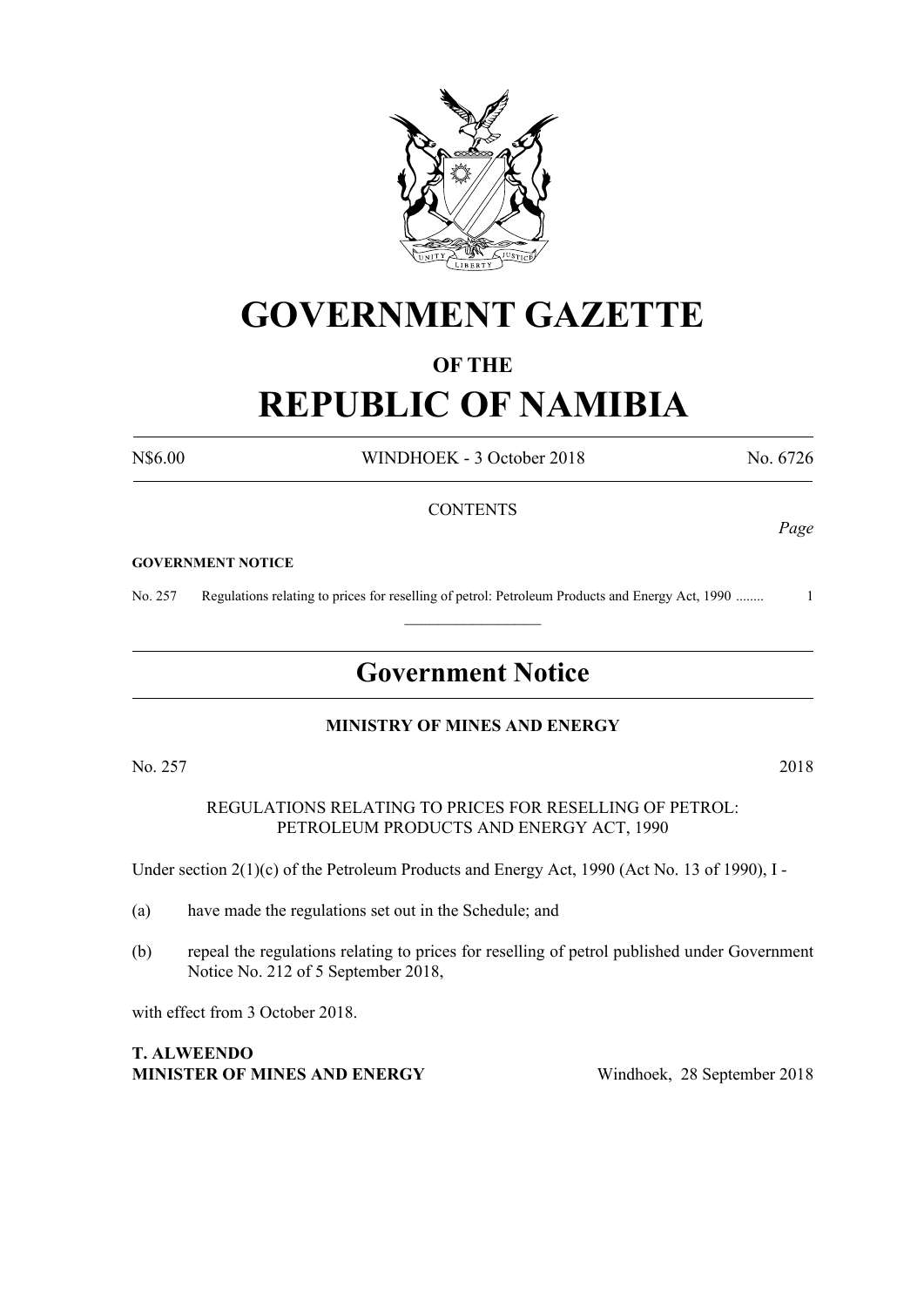#### **SCHEDULE**

#### PRICES AT WHICH PETROL MAY BE RESOLD

#### **Definitions**

**1.** In these regulations, a word or an expression to which a meaning has been assigned in the Act, bears that meaning, and unless the context otherwise indicates -

"petrol" includes any mixture of petrol with any other substance, which mixture can be used as fuel for the operation of a spark ignition engine;

 "reseller" means a person who, acquires petrol directly from a wholesale distributor and sells it to any other person in the course of or as part of the activities of a business carried on by him or her, whether having or not having a petrol pump in operation in terms of an arrangement with a wholesale distributor, but does not include a person who acquires petrol directly from a wholesale distributor in quantities of less than 200 litres at a time in terms of an agreement with the wholesale distributer;

"the Act" means the Petroleum Products and Energy Act, 1990 (Act No. 13 of 1990); and

"wholesale distributor" means a person to whom a wholesale licence has been issued under the Act, including a person who is deemed to be a wholesaler under that Act and any of the licensed oil companies or traders referred to in regulation 2.

#### **Licensed oil companies or traders**

**2.** The following are licensed oil companies or traders that are regarded as wholesale distributors:

| Pandu Trading Company (Proprietary) Limited                    | Licence $W/1/2000$  |
|----------------------------------------------------------------|---------------------|
| Total Namibia (Proprietary) Limited                            | Licence W/ $2/2000$ |
| Caltex Oil (Namibia) (Proprietary) Limited                     | Licence W/ $3/2000$ |
| Bachmus Oil & Fuel Supplies (Proprietary) Limited              | Licence $W/4/2001$  |
| Shell Namibia Limited                                          | Licence W/ $5/2001$ |
| BP Namibia (Proprietary) Limited                               | Licence W/ $6/2001$ |
| Engen Namibia (Proprietary) Limited                            | Licence W/ $7/2001$ |
| <b>LVW</b> Boerediens                                          | Licence $W/8/2001$  |
| Kunene Net Oil Brokers                                         | Licence W/ $9/2001$ |
| Namibia Fuel                                                   | Licence $W/10/2002$ |
| Namibia Petroleum Trading & Distribution (Proprietary) Limited | Licence $W/11/2002$ |
| Internam Shipping (Proprietary) Limited                        | Licence $W/12/2002$ |
| Internam Automotive & Fuel Supplies (Proprietary) Limited      | Licence W/13/2002   |
| Jaco N van Dyk                                                 | Licence $W/14/2002$ |
| Ombuga Oil Company (Proprietary) Limited                       | Licence $W/15/2003$ |
| <b>Rhino Trek</b>                                              | Licence $W/16/2003$ |
| Norwegian Seaways Namibia (Pty) Ltd                            | Licence $W/17/2003$ |
| Namibia Energy Corporation (Pty) Ltd                           | Licence $W/18/2004$ |
| Namibia Liquid Fuel (Pty) Ltd                                  | Licence $W/19/2004$ |
| Namibia Prima Traders (Pty) Ltd                                | Licence $W/20/2004$ |
| Central Oil Namibia                                            | Licence $W/21/2004$ |
| Lia Holdings (Pty) Ltd                                         | Licence $W/22/2004$ |
| African Legend Energy Namibia (Pty) Ltd                        | Licence $W/23/2005$ |
| Franchise Namibia cc                                           | Licence $W/24/2006$ |
| Namibia Future Petroleum & Marketing                           | Licence $W/25/2006$ |
| SANOCOR Africa Energy (Pty) Ltd                                | Licence W/26/2006   |
|                                                                |                     |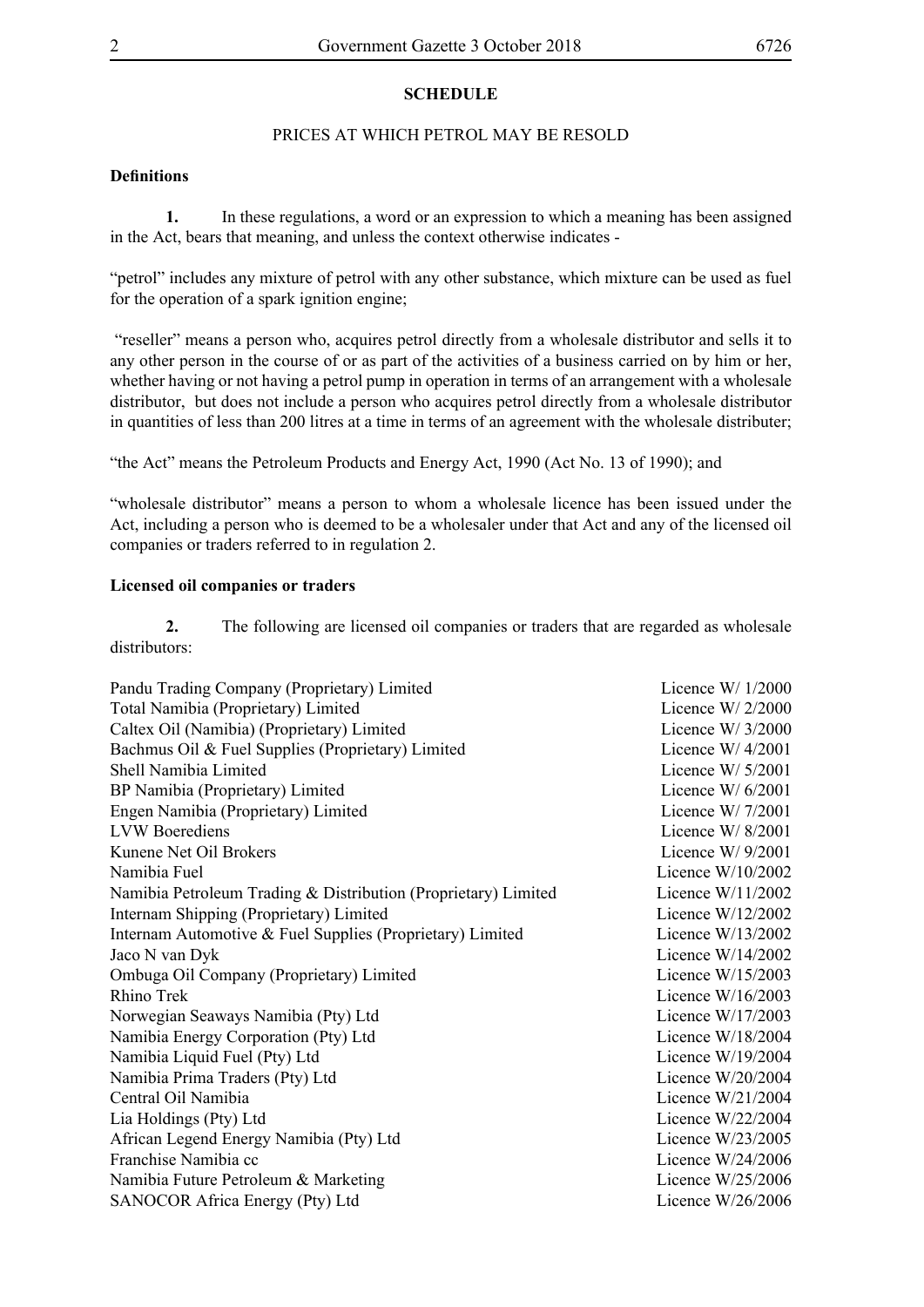Namib Contract Haulage (Pty) Ltd Licence W/27/2006 Northern Fuel Distribution cc <br>
Licence W/28/2006 World Marine & Offshore Supply Company (Pty) Ltd Licence W/29/2007 Patizana Consultancy Service CC and the United Service CC and Licence W/30/2007 Puma Energy Pty Ltd Licence W/31/2014 Abraham Kazeundja Licence W/32/2007 Hapilo Energy CC Licence W/33/2007 Situmbeko Petroleum Suppliers CC Licence W/34/2007 United Africa Group (Pty) Ltd Licence W/35/2007 NAMWORLD Fuel Company (Pty) Ltd Licence W/36/2007 Noble Investment (Pty) Ltd Licence W/37/2007 Daniel Deon Van Vuuren License W/38/2008 Waddin General Retail (Pty) Ltd License W/39/2008 Namibia Oil Refinery Ltd License W/40/2008 Petro Energy Namibia License W/41/2008 Petro Logistics CC License W/42/2008 Nam-Russia Trading Enterprise CC License W/43/2008 M&C Freight Service CC License W/44/2008 MZOHS Investment Holding CC License W/45/2008 Fossil Investment Holding Pty Ltd License W/46/2008 Rentech Trading CC License W/47/2008 Jowells Transport Namibia License W/48/2008 David Joh Barty License W/50/2008 The Suppliers Ana Service CC License W/51/2008 Omega Shipping Namibia License W/57/2009 Linktel Shipping Agency License W/58/2009 JR Fuel Suppliers CC License W/59/2009 Rentech Trading CC License W/60/2010 Corridor Petroleum Investment Pty Ltd License W/61/2010 Namibia Petroleum Industry Consultancy Agent License W/62/2010 Shetu Trading CC License W/63/2010 Manifest Investment (Pty) Ltd License W/64/2010 Central Destribution (Pty) Ltd License W/65/2010 Orban Investment Four woo two (Pty) Ltd License W/66/2010 Sky – Way Investment CC License W/67/2010 Roama Fuel Destributors License W/69/2010 Home Away Investments CC T/A Frontline suppliers & Logistics cc License W/70/2010 Thula Investments CC License W/71/2011 A S P Group Holdings (Pty) Ltd License W/72/2011 AMIS Energy (Pty) Ltd License W/73/2011 WVM Investments License W/74/2011 Frontline Supplies and Logistics CC License W/75/2011 Lucks Oil and Energy License W/76/2011 Moshana Investment CC and the CO and the Company of the Company of the Company of the License W/79/2011 Naapotje Trading CC License W/80/2011 Afritech Oil & Gas (Pty) Ltd License W/78/2012 Renard Hatting License W/83/2012 Namiba General Suppliers t/a NGS Marine License W/84/2012 VMS Investments Holdings (Pty) Ltd License W/85/2012 Petrosol Petroleum Solutions License W/86/2012 Energy House Namibia CC and the Company of the License W/87/2012 Umoja Oil & Fuel Suppliers CC License W/88/2012 OBM Petroleum Distributors License W/89/2012 Ferbes Management Services CC License W/90/2012 Mobitek CC License W/91/2012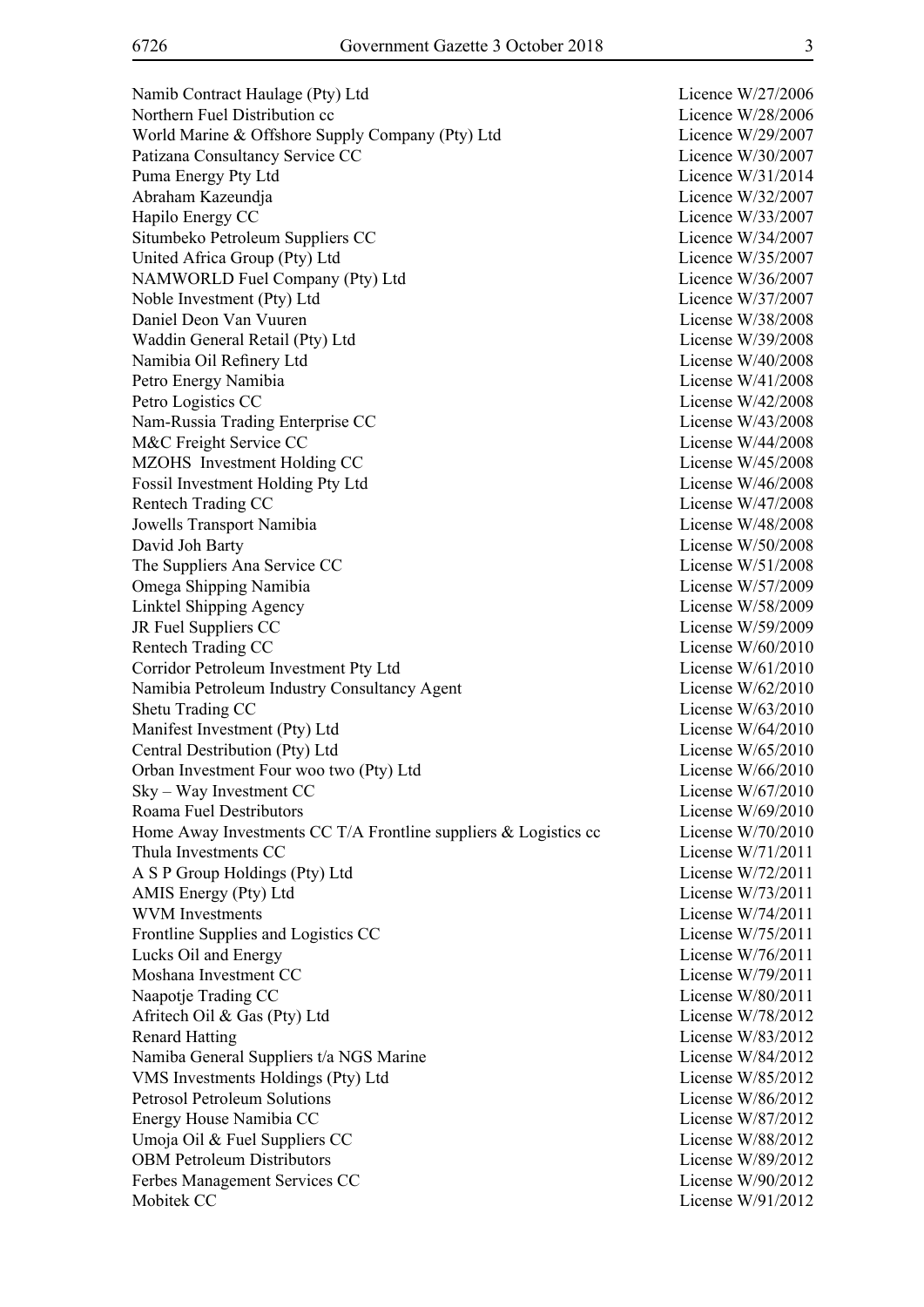Ondere Investment Holdings (Pty) Ltd License W/92/2012 Brandberg Trading Enterprises CC License W/93/2012 JDP Fuel and Gas Reserve (Pty) Ltd License W/94/2012 Regal Investments CC Licence W/95/2012 W. A Dodds T/A Licence W/96/2013 Monjasa Namibia (Pty) Ltd Licence W/97/2012 Erongo Fuel Distributors CC Licence W/98/2013 Lunganda Fuel Distributors CC Licence W/99/2013 Namib Marine Services Pty Ltd Licence W/100/2013 Sunrise Investments CC and the CO and the Countries of the Licence W/101/2013 Petro Africa Pty Ltd Licence W/102/2013 GFS Investment CC Licence W/103/2013 Windhoek Fuel Centre CC and the Communication of the Licence W/104/2013 Cross Border Vehicle Traders Licence W/105/2013 Yes Trading & Investment CC Licence W/106/2013 Pegasus Fuels CC Licence W/107/2013 HBH Construction and Services CC Licence W/108/2013 West Coast Energy Pty Ltd Licence W/109/2014 Back to Back Investments CC Licence W/110/2013 Tania Botha CC Licence W/111/2013 SEN Petroleum CC Licence W/112/2013 Namenergy Resources Pty Ltd Licence W/113/2014 Rodney Andreas Transport CC Licence W/114/2013 First Investment CC Licence W/115/2013 Hendrik Dawids CC and the United States of the United States and Licence W/116/2013 Moonstone Trading Enterprises CC Licence W/117/2013 Versatile Environmental Consulting CC Licence W/118/2013 Good Fellas Investment CC Licence W/119/2014 Moonstone Investment CC and the CO licence W/121/2014 Caprivi Investment CC Licence W/124/2014 Lapka Investments CC Licence W/125/2014 Hallie Investments CC Licence W/126/2014 Mokolian Energy Pty Ltd Licence W/127/2014 Unlimited Investments Pty Ltd Licence W/128/2014 Du Preez Petroleum CC Licence W/129/2014 Extreme Customs Cleaning Services CC Licence W/130/2014 Alushe Multi Services CC and the Contract of the Licence W/131/2014 Demshi Investment Holdings Pty Ltd Licence W/132/2014 Blue Sea Trading Enterprise CC Licence W/134/2014 Namib Goldsun Oil CC and the Contract of the Contract of the Licence W/135/2016 Gold Rush Trading Number Twenty CC Licence W/136/2014 JKI Petroleum CC Licence W/137/2014 Gear Petroeum CC Licence W/138/2015 AA Petroleum S/S CC Licence W/139/2015 Oueen Mwetako Investments CC and the COU Licence W/140/2015 Chekai Investments CC and the contract of the contract of the Licence W/141/2015 North Gate Investments CC Licence W/142/2015 Gaya Investments CC Licence W/143/2015 Helao Nafidi S/S Licence W/144/2015 Trans Hydrocarbon Namibia CC Licence W/145/2015 Renu Energy Namibia CC Licence W/146/2015 Southman Investments (Pty) Ltd Licence W/147/2015 Tenya Logistics CC T/A OPS Fuel CC Licence W/148/2015 Sheikh Investment CC Licence W/150/2015 Seed Trading CC Licence W/151/2015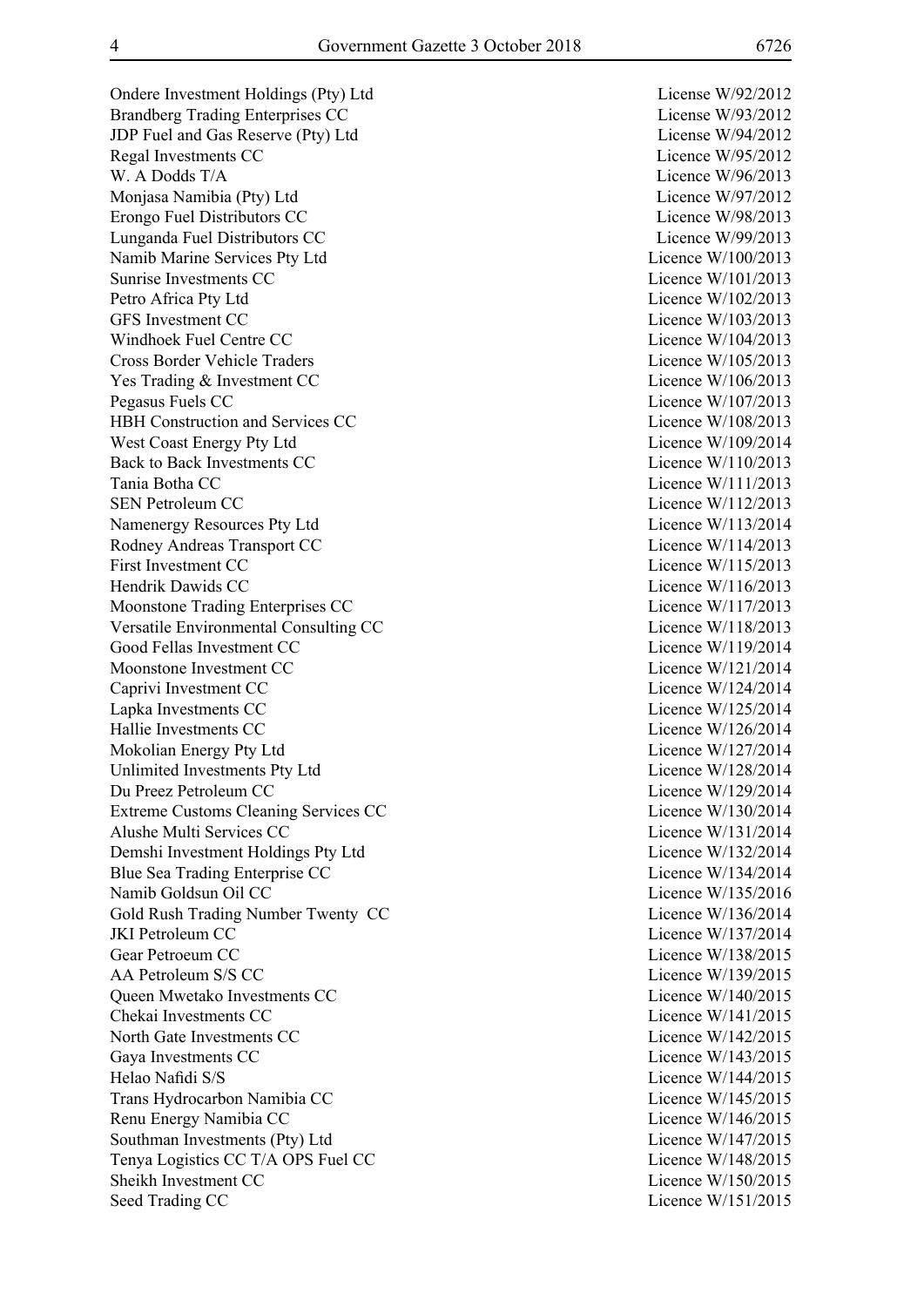Tate Energy (Pty) Ltd Licence W/152/2015 Epitome Holdings (Pty) Ltd Licence W/153/2017 Vigor Investment CC Licence W/154/2015 Ten Foot Investments (Pty) Ltd Licence W/155/2016 Uunongo Technologies CC Licence W/156/2016 Herman Karimbue Licence W/157/2016 Estrella Petroleum CC and the CO and the Licence W/158/2016 Coastal Oil & Fuel Suppliers CC Licence W/159/2016 Tank-Up Petroleum Namibia (Pty) Ltd Licence W/160/2016 Continental Oil & Gas Licence W/161/2016 Eco Energy Fuel and Oil Trading Licence W/163/2016 Omuramba Rural East Point Suppliers CC Licence W/164/2016 Luxury Two Hundred and Fourty Eight (Pty) Ltd Licence W/165/2016 Econo Investments (Pty) Ltd Licence W/166/2016 Camel Thorn Petroleum Services CC Licence W/167/2016 Liferole Investments (Pty) Ltd Licence W/168/2016 Parallel Investments CC and the contract of the contract of the Licence W/169/2016 Brahsk Petroleum (Pty) Ltd Licence W/170/2016 Real Petroleum Namibia CC and the contract of the contract of the Licence W/172/2017 Horizon Fuel & Logistics (Pty) Ltd Licence W/173/2017 Trios Mangue Investments CC and the CO Licence W/174/2017 Okapi Supply Trading Namibia (Pty) Ltd Licence W/175/2017 RKS Investment Group CC Licence W/176/2017 Ndume Trading Enterprises CC and the Contract Contract Contract Contract Contract Contract Contract Contract Contract Contract Contract Contract Contract Contract Contract Contract Contract Contract Contract Contract Contr Odessa Energy Solutions CC Licence W/178/2017 Evale Investment (Pty) Ltd Licence W/179/2017 Peace Garden Investments CC and the contract of the Licence W/180/2017 Petroba Fuels (Pty) Ltd Licence W/181/2017 Earth Ethicks Construction CC Licence W/182/2017 Flowvin Investment Group CC and the Contract Contract Contract Contract Contract Contract Contract Contract Contract Contract Contract Contract Contract Contract Contract Contract Contract Contract Contract Contract Contra Enlightment Investment CC Licence W/184/2017 Decher Investment No 6 CC Licence W/185/2017 A Van Der Walt Namibia (Pty) Ltd Licence W/186/2017 Imagine Investments (Pty) Ltd Licence W/187/2017 Mendozer Investments CC and the CO and the Licence W/188/2017 Oluzizi Petroleum Namibia CC Licence W/189/2017 Transpetro Group Namibia (Pty) Ltd Licence W/190/2017 Acer Petroleum Namibia (Pty) Ltd Licence W/191/2017 Wes Coast Investment CC Licence W/192/2017 Eco Fuel Investment CC and the state of the contract term in the contract of the Licence W/193/2017 Tapsie Transport and Clearing CC and Licence W/194/2017 Goodwill Investments CC Licence W/195/2017 Fresh Unit Investment CC Licence W/196/2017 Intu Fuel Trading Enterprises CC Licence W/197/2017 Gilpin Oil & Fuel CC Licence W/198/2017 Logistics Support Services (Pty) Ltd Licence W/199/2017 Johannes Kelly Kakuni Licence W/200/2018 Upambi Investments CC Licence W/201/2018 Bellissima Investment Thirty One (Pty) Ltd t/a Multi Fuel & Oil Licence W/202/2018 VIC Shipping CC Licence W/203/2018 E N Fuels and Lubricants CC Licence W/204/2018 Ocean Bunker Petroleum Service (Pty) Ltd Licence W/205/2018 Odjove Energy and Mining CC Licence W/206/2018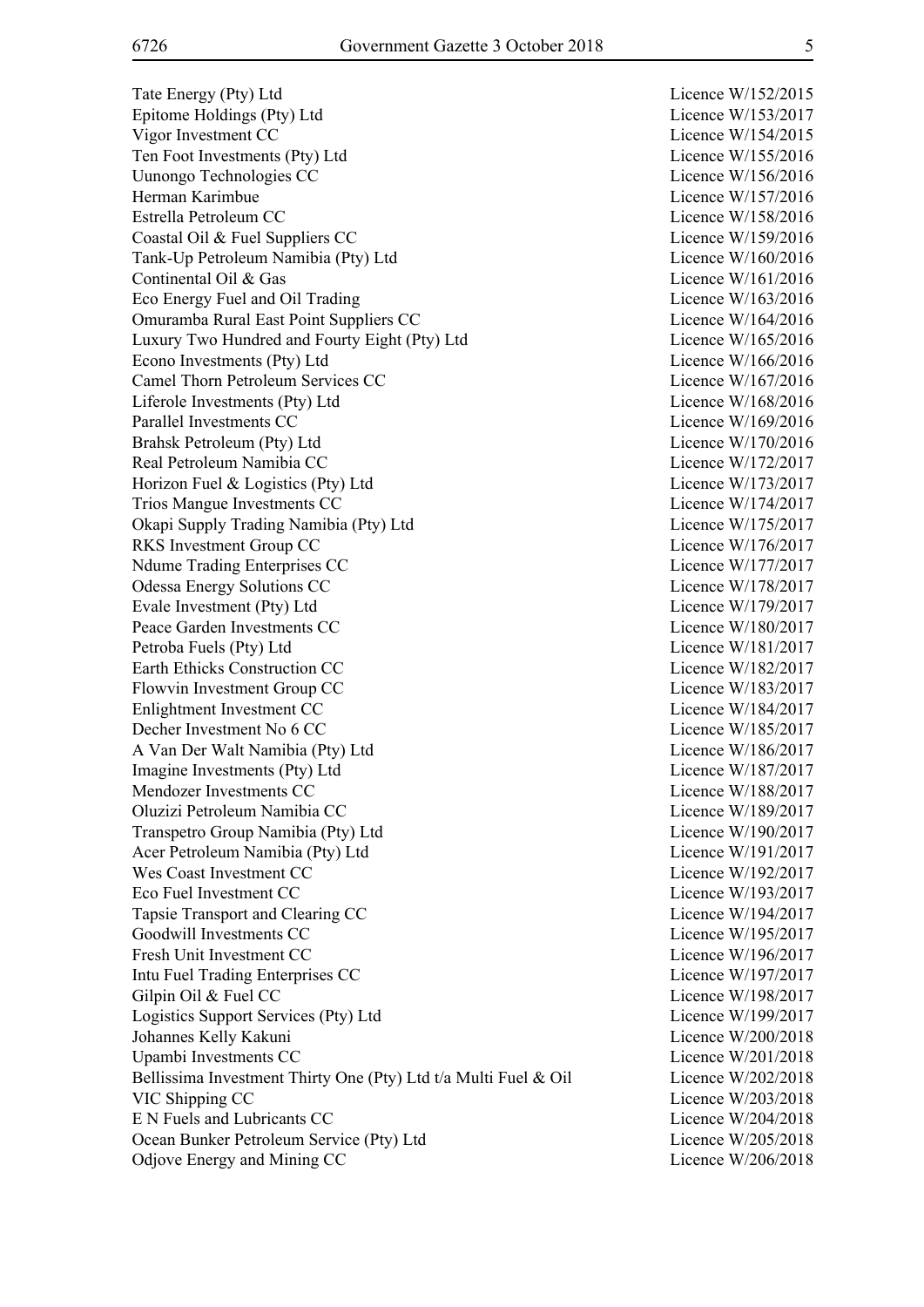#### **Reselling price of petrol**

**3.** The prices at which 95 octane unleaded petrol may be sold by a reseller to any person at any place mentioned in the Annexure are the prices indicated opposite the place concerned.

#### **ANNEXURE (Regulation 3)**

| Place                                 | Retail Price in c/l<br><b>ULP 95 Octane</b><br>03 October 2018 |
|---------------------------------------|----------------------------------------------------------------|
| AI-AIS                                | 1413.0                                                         |
| <b>AMINIUS</b>                        | 1411.0                                                         |
| <b>ANDARA</b>                         | 1395.0                                                         |
| <b>ARANDIS</b>                        | 1384.0                                                         |
| <b>ARANOS</b>                         | 1406.0                                                         |
| <b>ARIAMSVLEI</b>                     | 1413.0                                                         |
| <b>ARIS</b>                           | 1403.0                                                         |
| <b>AROAB</b>                          | 1405.0                                                         |
| <b>ASAB</b>                           | 1424.0                                                         |
| <b>AUS</b>                            | 1405.0                                                         |
| <b>BANGANI</b>                        | 1395.0                                                         |
| <b>BEN HUR FARM</b>                   | 1413.0                                                         |
| <b>BERSEBA</b>                        | 1405.0                                                         |
| <b>BETHANIEN</b>                      | 1405.0                                                         |
| <b>BETTA</b>                          | 1379.0                                                         |
| <b>BRAKWATER</b>                      | 1403.0                                                         |
| <b>BRANDBERG</b>                      | 1362.0                                                         |
| <b>BRAUNFELS</b>                      | 1387.0                                                         |
| <b>BUFFALO (COC ONLY)</b>             | 1395.0                                                         |
| <b>BUITEPOS</b>                       | 1405.0                                                         |
| <b>BULLSPORT</b>                      | 1411.0                                                         |
| <b>CHAMAITES</b>                      | 1405.0                                                         |
| <b>CHIEBELLA ESTATES</b>              | 1413.0                                                         |
| <b>COBLENS STORE</b>                  | 1395.0                                                         |
| <b>CORDOVA</b>                        | 1391.0                                                         |
| <b>DANKBAAR FARM</b>                  | 1405.0                                                         |
| DEI GRACIA (Otjipiro-Waterberg Lodge) | 1406.0                                                         |
| DEKKA CONSTR. (PAST USAKOS)           | 1375.0                                                         |
| DEKKA CONSTR. (PRE USAKOS)            | 1362.0                                                         |
| DERM STORE                            | 1401.0                                                         |
| <b>DIKDOORN</b>                       | 1421.0                                                         |
| DIPCAPDI SCHOOL                       | 1416.0                                                         |
| <b>DONKERSAND</b>                     | 1357.0                                                         |
| <b>DORDABIS</b>                       | 1395.0                                                         |
| <b>DUIKERSVLEI</b>                    | 1394.0                                                         |
| <b>EENHANA</b>                        | 1404.0                                                         |
| <b>EKUJA</b>                          | 1395.0                                                         |
| ELBE COPPER MINE                      | 1374.0                                                         |
| <b>ELDERS</b>                         | 1405.0                                                         |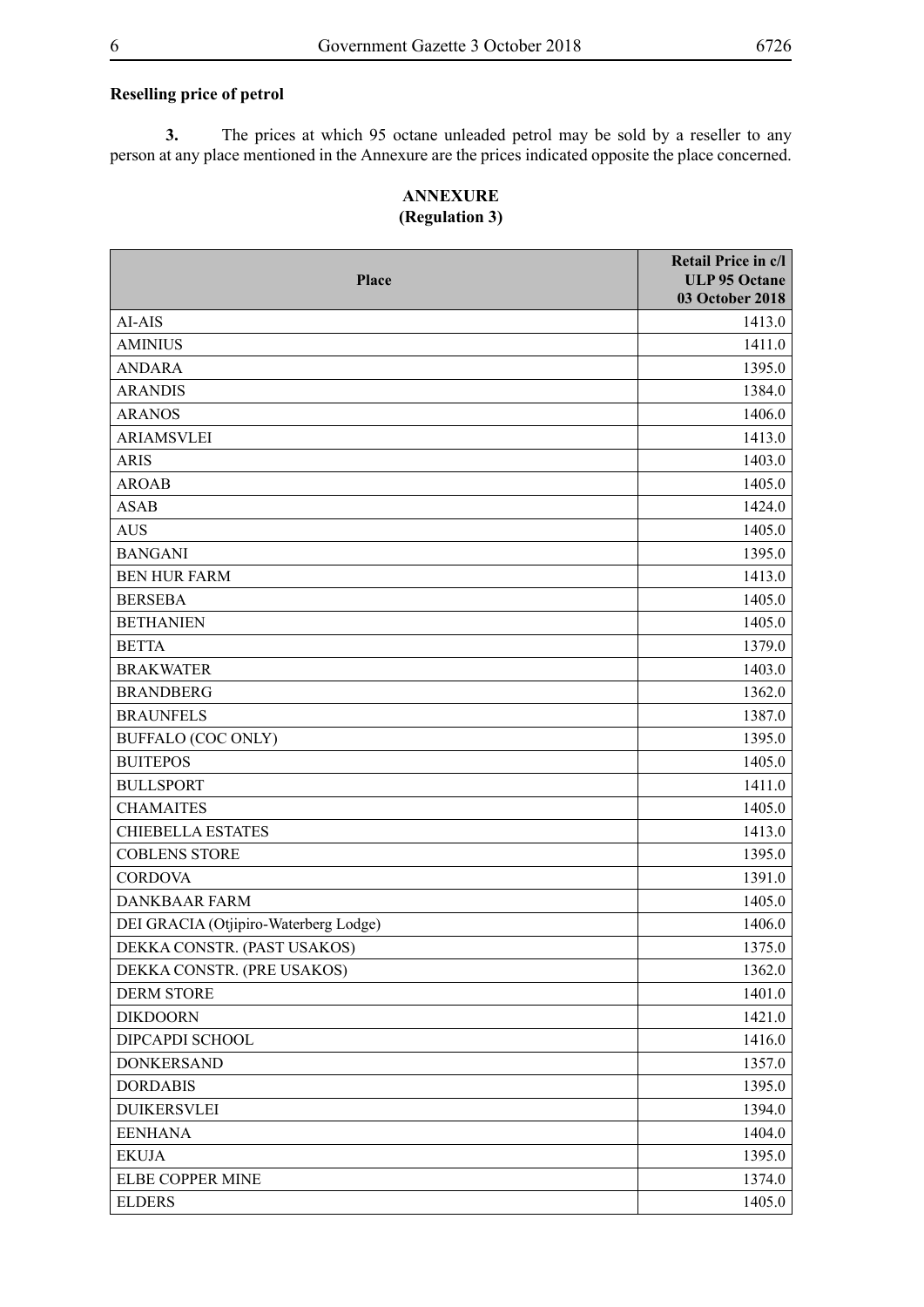| ENDOLA - OHANGWENA REGION                    | 1404.0 |
|----------------------------------------------|--------|
| <b>ENGELA</b>                                | 1404.0 |
| <b>EORONDEMBA</b>                            | 1411.0 |
| EPIKURO 10                                   | 1408.0 |
| <b>EPIKURO 3</b>                             | 1408.0 |
| ERNST MEYER SCHOOL                           | 1416.0 |
| <b>ETUNDA</b>                                | 1369.0 |
| <b>FARM TRADOS NO 92</b>                     | 1406.0 |
| <b>GAMIS</b>                                 | 1409.0 |
| GAMSBERG (COC)                               | 1367.0 |
| <b>GHANSIES</b>                              | 1375.0 |
| <b>GIBEON</b>                                | 1422.0 |
| <b>GOAGEB</b>                                | 1405.0 |
| <b>GOBABEB</b> (Desert Research Foundations) | 1352.0 |
| <b>GOBABIS</b>                               | 1396.0 |
| <b>GOCHAS</b>                                | 1406.0 |
| <b>GROOTFONTEIN</b>                          | 1395.0 |
| <b>GROSSBARMEN</b>                           | 1396.0 |
| <b>GRUNAU</b>                                | 1413.0 |
| <b>GUISES</b>                                | 1417.0 |
| <b>HALALI</b>                                | 1408.0 |
| <b>HARDAP</b>                                | 1414.0 |
| <b>HARIBES</b>                               | 1397.0 |
| <b>HEKEL SERVICE</b>                         | 1396.0 |
| <b>HELENA FARM</b>                           | 1411.0 |
| HELMERINGHAUSEN                              | 1415.0 |
| <b>HENTIES BAY</b>                           | 1384.0 |
| <b>HOCHVELD</b>                              | 1391.0 |
| <b>HOLOOG</b>                                | 1405.0 |
| <b>ISABIS</b>                                | 1396.0 |
| K. E. 13                                     | 1410.0 |
| K.E. 3                                       | 1387.0 |
| <b>KALKFELD</b>                              | 1387.0 |
| <b>KALKRAND</b>                              | 1399.0 |
| <b>KAMANJAB</b>                              | 1387.0 |
| <b>KANDUMI STORE</b>                         | 1393.0 |
| <b>KARASBURG</b>                             | 1413.0 |
| <b>KARIBIB</b>                               | 1365.0 |
| <b>KATIMA MULILO</b>                         | 1395.0 |
| KAVANGO RANCHES                              | 1404.0 |
| <b>KEETMANSHOOP</b>                          | 1405.0 |
| <b>KHORIXAS</b>                              | 1387.0 |
| <b>KLEIN KARAS</b>                           | 1413.0 |
| <b>KLEIN MENASSE</b>                         | 1405.0 |
| <b>KLEIN-AUB</b>                             | 1407.0 |
| <b>KOBLENS</b>                               | 1387.0 |
| <b>KOES</b>                                  | 1405.0 |
| <b>KOMBAT</b>                                | 1395.0 |
|                                              |        |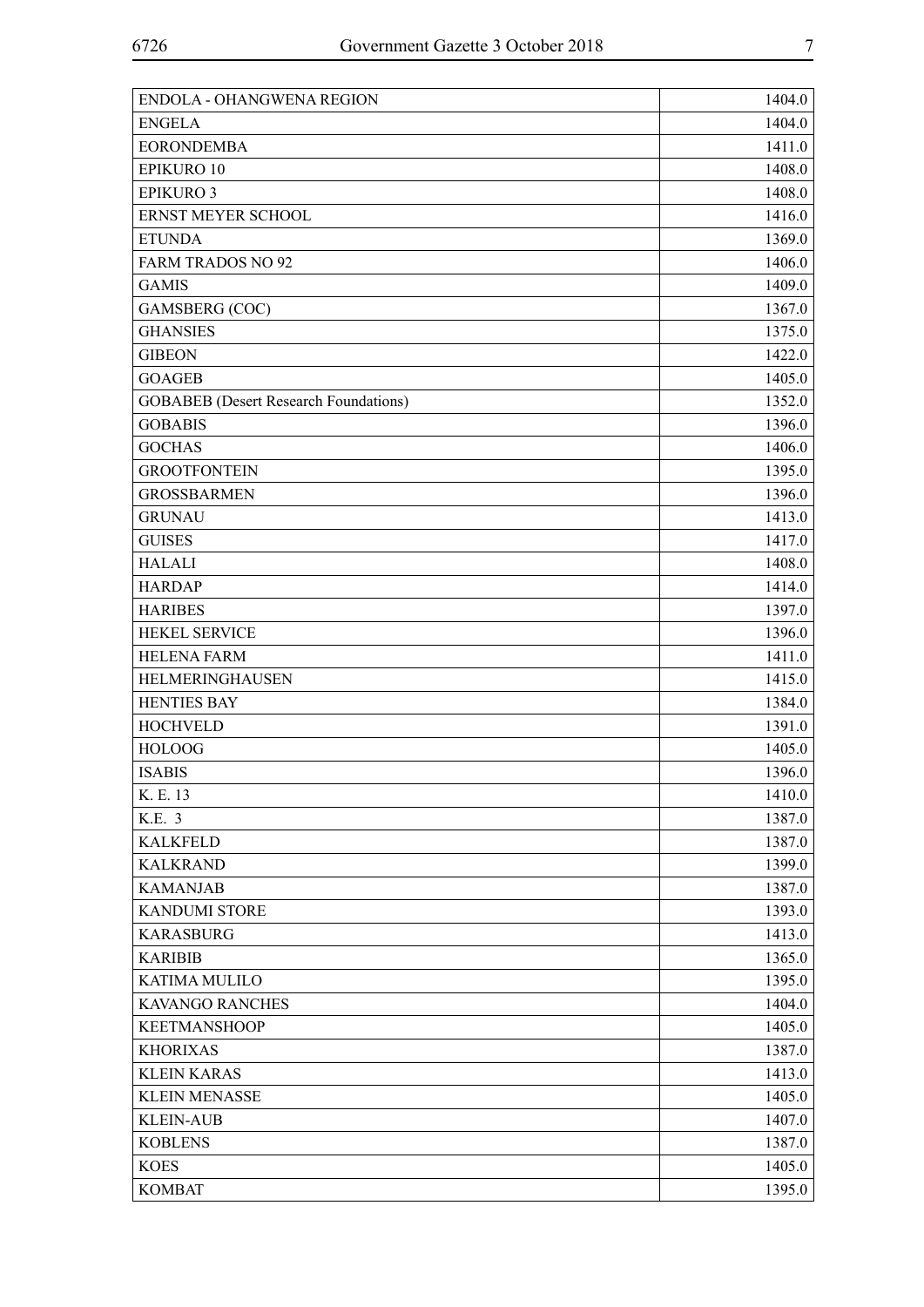| <b>KONGOLA</b>         | 1395.0 |
|------------------------|--------|
| <b>KORRIDOR POS 13</b> | 1411.0 |
| <b>KRANZBERG MINE</b>  | 1374.0 |
| <b>KRIES HOTEL</b>     | 1404.0 |
| <b>LB GARAGE</b>       | 1410.0 |
| LEONARDVILLE           | 1408.0 |
| <b>LEPEL STORE</b>     | 1377.0 |
| <b>LINYANTI</b>        | 1395.0 |
| <b>LITHIUM MINE</b>    | 1369.0 |
| <b>LUDERITZ</b>        | 1405.0 |
| LUHEBU DISTRICT        | 1395.0 |
| <b>MAHANENE</b>        | 1404.0 |
| <b>MAKKANOR</b>        | 1413.0 |
| <b>MALTAHOHE</b>       | 1404.0 |
| <b>MANGETTI</b>        | 1394.0 |
| <b>MARIENTAL</b>       | 1397.0 |
| <b>MIDGARD</b>         | 1400.0 |
| <b>MILE 108 TN</b>     | 1365.0 |
| MILE 72 TN             | 1357.0 |
| MOKUTI LODGE           | 1406.0 |
| <b>MOUNT ETJO</b>      | 1397.0 |
| <b>MUKWE</b>           | 1395.0 |
| <b>MURURANE</b>        | 1404.0 |
| <b>MUSESE</b>          | 1407.0 |
| <b>MUTJAVIKUA F</b>    | 1395.0 |
| <b>NAMIB RESTCAMP</b>  | 1369.0 |
| <b>NAMUTONI</b>        | 1408.0 |
| <b>NEI-NEIS</b>        | 1367.0 |
| <b>NEPARA</b>          | 1395.0 |
| <b>NEUDAM</b>          | 1404.0 |
| <b>NINA</b>            | 1401.0 |
| NKURENKURU             | 1395.0 |
| <b>NOMTSAS</b>         | 1377.0 |
| <b>NOODBURG</b>        | 1416.0 |
| <b>NOORDOEWER</b>      | 1413.0 |
| <b>NYANGANA</b>        | 1395.0 |
| <b>ODIBO</b>           | 1404.0 |
| <b>OHANGWENA</b>       | 1404.0 |
| <b>OKAHANDJA</b>       | 1383.0 |
| <b>OKAHAO</b>          | 1404.0 |
| OKAKARARA              | 1395.0 |
| OKAMATAPATI            | 1406.0 |
| <b>OKASHANA</b>        | 1404.0 |
| OKAUKUEJO              | 1403.0 |
| <b>OKOMBAHE</b>        | 1399.0 |
| OKONDJATU              | 1408.0 |
| <b>OKONGO</b>          | 1404.0 |
| <b>OMAFO</b>           | 1404.0 |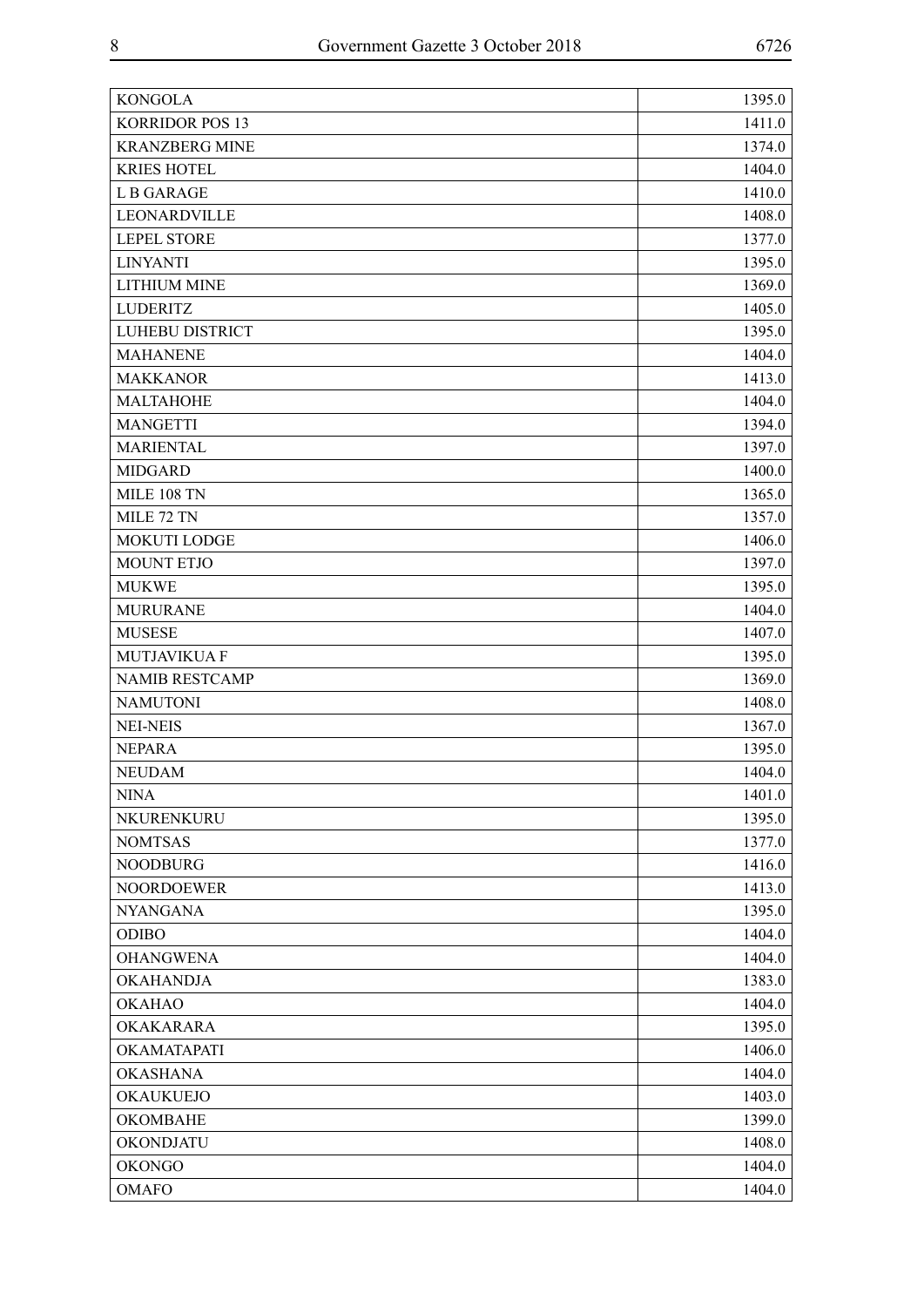| <b>OMAJETTE CONCESSION</b>                         | 1377.0 |
|----------------------------------------------------|--------|
| <b>OMAPUMBA S/STATION</b>                          | 1401.0 |
| <b>OMARURU</b>                                     | 1372.0 |
| <b>OMATJENNE</b>                                   | 1387.0 |
| <b>OMBALANTU</b>                                   | 1404.0 |
| <b>OMBIKA</b>                                      | 1401.0 |
| <b>OMEGA</b>                                       | 1395.0 |
| <b>OMITARA</b>                                     | 1396.0 |
| <b>OMURAMBA FARM</b>                               | 1410.0 |
| <b>OMUTHIYA</b>                                    | 1404.0 |
| <b>ONDANGWA</b>                                    | 1404.0 |
| <b>ONDEROMBUA</b>                                  | 1410.0 |
| <b>ONDEROMPABA</b>                                 | 1405.0 |
| <b>ONGWEDIVA</b>                                   | 1404.0 |
| <b>ONHGA</b>                                       | 1404.0 |
| <b>ONIIPA</b>                                      | 1404.0 |
| <b>ONYAANYA</b>                                    | 1404.0 |
| ONYUULAYE DISTRICT (Omyuulae Trading & Investm Co) | 1394.0 |
| <b>OPUWO</b>                                       | 1410.0 |
| ORANJEMUND M95 (same as Keetmanshoop M95)          | 1405.0 |
| ORUNAHI                                            | 1387.0 |
| <b>OSHAKATI</b>                                    | 1404.0 |
| <b>OSHIGAMBO</b>                                   | 1404.0 |
| <b>OSHIKANGO</b>                                   | 1404.0 |
| <b>OSHIKUKU</b>                                    | 1404.0 |
| <b>OSHIVELO</b>                                    | 1394.0 |
| <b>OSIRE</b>                                       | 1397.0 |
| <b>OTAVI</b>                                       | 1392.0 |
| <b>OTJIHASE</b>                                    | 1403.0 |
| <b>OTJIMBINGWE</b>                                 | 1383.0 |
| <b>OTJINENE</b>                                    | 1399.0 |
| <b>OTJITUUO</b>                                    | 1395.0 |
| <b>OTJIWARONGO</b>                                 | 1387.0 |
| OTJIWARONGO POS 11                                 | 1411.0 |
| <b>OTJOWIKAMBO</b>                                 | 1395.0 |
| <b>OTUMBOROMBONGA</b>                              | 1399.0 |
| <b>OUTJO</b>                                       | 1387.0 |
| <b>OVITOTO</b>                                     | 1383.0 |
| <b>PALMWAG</b>                                     | 1387.0 |
| PLESSIS FARM (NISWA)                               | 1396.0 |
| <b>REHOBOTH</b>                                    | 1395.0 |
| REHOBOTH STASIE                                    | 1387.0 |
| RIETFONTEIN (UCHAB)                                | 1408.0 |
| <b>RIETOOG</b>                                     | 1414.0 |
| RIETQUELLE-AMINUIS                                 | 1411.0 |
| <b>ROSH PINAH</b>                                  | 1405.0 |
| <b>RUACANA</b>                                     | 1404.0 |
| <b>RUNDU</b>                                       | 1405.0 |